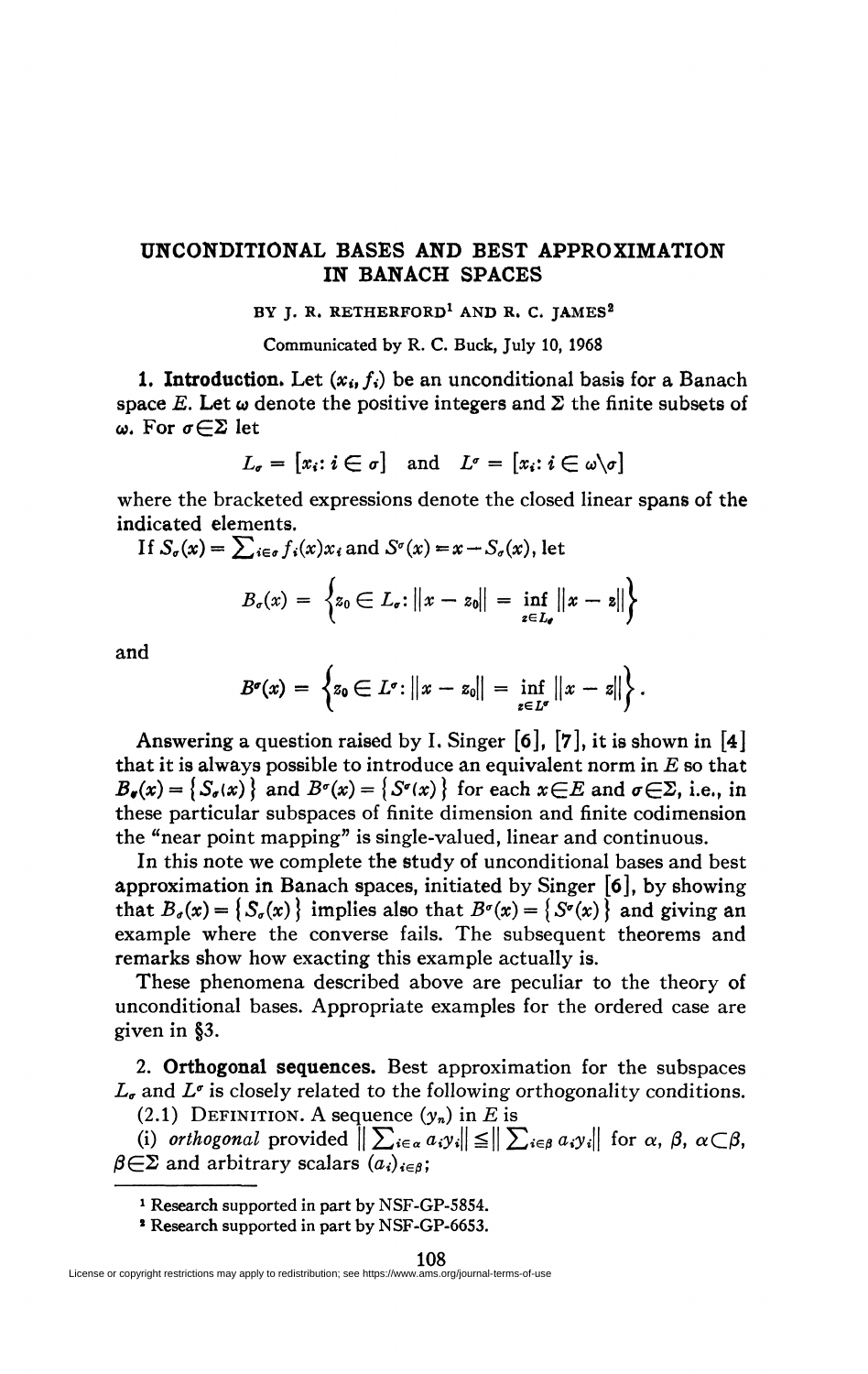(ii) *strictly orthogonal* provided the inequality of (i) is strict whenever  $\sum_{i \in \beta \setminus \alpha} |a_i| \neq 0;$ 

(iii) coorthogonal provided  $\|\sum_{i\in\omega\setminus\emptyset}a_iy_i\| \leq \|\sum_{i\in\omega\setminus\alpha}a_iy_i\|$  for arbitrary  $\alpha$ ,  $\beta$ ,  $\alpha \subset \beta$ ,  $\beta \in \Sigma$  and arbitrary scalars  $(a_i)$  for which  $\sum_{i \in \omega} a_i x_i$ converges;

(iv) *strictly coorthogonal* provided the inequality of (iii) is strict whenever  $\sum_{i \in \beta \setminus \alpha} |a_i| \neq 0$ .

(2.2) REMARKS. (a) A sequence  $(y_n)$ ,  $y_n \neq 0$ ,  $[y_n : n \in \omega]=E$ , satisfying any of  $(2,1)$  (i)–(iv) is necessarily an unconditional basis of E.

(b) The unit vector basis of  $(c_0)$  satisfies (i) and (iii) above but not (ii) and (iv). The unit vector basis of  $l^1$  satisfies (ii) and (iv).

(e) (i) and (iii) are equivalent, (ii) implies (iii) and (iv) implies (ii).

There is a certain duality for an unconditional basis *(xn)* and its sequence of coefficient functionals *(fn).* 

(2.3) REMARK. The sequence  $(x_n)$  is orthogonal only if  $(f_n)$  is orthogonal.

The examples of  $(2.2)(b)$  show that the strict version of  $(2.3)$  is not valid.

The meaning of Definition (2.1) is given by the following theorem.

 $(2.4)$  THEOREM. Let  $(x_i)$  be an unconditional basis for E. Then

(a)  $(x_i)$  is orthogonal if and only if  $\{S^{\sigma}(x)\}\n\in B^{\sigma}(x)$  for all  $x \in E$  and  $\sigma{\in}\Sigma$ ;

(b)  $(x_i)$  is strictly orthogonal if and only if  $\{S^{\sigma}(x)\} = B^{\sigma}(x)$  for all  $x \in E$  and  $\sigma \in \Sigma$ ;

(c)  $(x_i)$  is coorthogonal if and only if  $\{S_g(x)\}\in B_g(x)$  for all  $x\in E$ *and*  $\sigma \in \Sigma$ ;

(d)  $(x_i)$  is strictly coorthogonal if and only if  $\{S_\sigma(x)\}=B_\sigma(x)$  for all  $x \in E$  and  $\sigma \in \Sigma$ .

PROOF. We prove (d). This proof includes the proof of (c) and the others are analogous. If  $B_{\sigma}(x) = \{S_{\sigma}(x)\}\)$  for all  $x \in E$  and  $\sigma \in \Sigma$ , then for  $\alpha \subset \beta$ ,  $\beta \in \Sigma$ ,  $x = \sum_{i \in \omega} a_i x_i$  and  $\sum_{i \in \beta \setminus \alpha} |a_i| \neq 0$  we have (since  $L_a \subset L_b$ 

$$
||x - S_{\sigma}(x)|| \geq ||x - S_{\beta}(x)||.
$$

If equality holds then, since  $S_{\alpha}(x) \in L_{\beta}$  and  $B_{\beta}(x)$  is one-pointed by hypothesis, we must have  $S_{\alpha}(x) = S_{\beta}(x)$ , contradicting  $\sum_{i \in \beta \setminus \alpha} |a_i|$  $\neq 0$ .

On the other hand, if  $(x_i)$  is strictly coorthogonal, then for any  $\sigma \in \Sigma$  and  $y = \sum_{i \in \sigma} b_i x_i \in L_{\sigma}$  and for any  $x \in E$ , we have

$$
\|x - S_{\sigma}(x)\| = \left\|\sum_{i \in \omega \setminus \sigma} f_i(x)x_i\right\| \le \left\|\sum_{i \in \omega \setminus \sigma} f_i(x)x_i + (y + S_{\sigma}(x))\right\|
$$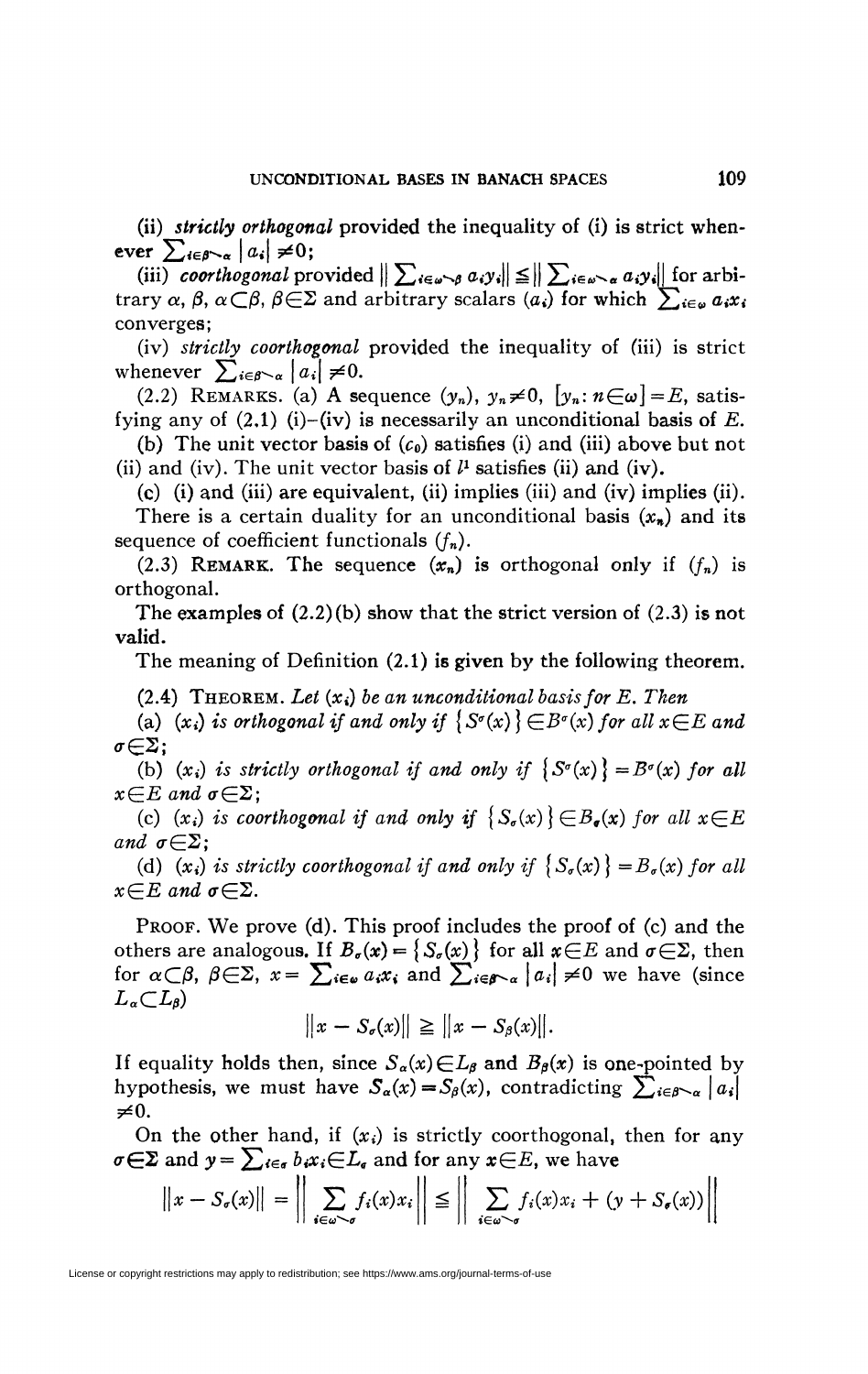(taking  $a_i = f_i(x) + b_i$  for  $i \in \sigma$ ,  $a_i = f_i(x)$  for  $i \notin \sigma$ , and applying (2.1) (iii) card  $\sigma$  times) and so  $S_{\sigma}(x) \in B_{\sigma}(x)$ . If there is a  $\sigma \in \Sigma$  and y  $=\sum_{i\in\sigma}b_ix_i\neq S_{\sigma}(x)$  such that  $y\in B_{\sigma}(x)$  then there is an  $i\in\sigma$  such that  $f_i(x-y) \neq 0$ . Thus,

$$
||x - S_{\sigma}(x)|| = ||S^{\sigma}(x)|| < ||S^{\sigma}(x) + \sum_{i \in \sigma} f_{i}(x - y)x_{i}||
$$
  
=  $||x - y|| = ||x - S_{\sigma}(x)||.$ 

From this contradiction we infer that  $\{S_{\sigma}(x)\} = B_{\sigma}(x)$ .

In view of  $(2.2)(c)$ ,  $(2.4)$  and the examples in §3 below, the following example is somewhat surprising.

(2.5) EXAMPLE. Let E have the same members as  $(c_0)$  but with norm defined by

$$
||(x_1, x_2, \cdots)|| = \sup |x_1| \cdot n^{-1}2^{-n} + \sum_{i=2}^{\infty} |x_{p_i}| \cdot 2^{-i}
$$

where the sup is for all  $n \ge 2$  and all permutations  $(p_i)$  of  $\omega \setminus \{1\}$ . If  $|x|$  denotes the usual norm of  $(c_0)$  then it is easily seen that  $\frac{1}{4}|x|$  $\leq$   $\|x\| \leq \frac{3}{8} |x|$  and so *E* is isomorphic to  $(c_0)$ .

1. The unit vector basis  $(e_i)$  of  $E$  is strictly orthogonal. To see this, let  $\beta \in \Sigma$  and  $\alpha \subset \beta$ . The norm of  $\sum_{i \in \alpha} a_i e_i$  is attained for a particular value of *n* and a particular permutation  $(p_i)$ . A larger sum must be obtained when this same *n* and permutation  $(p_i)$  are used for  $\sum_{i \in \beta} a_i e_i$  provided  $\sum_{i \in \beta \setminus \alpha} |\alpha_i| \neq 0$ .

2. 
$$
\left\| \sum_{m=1}^{\infty} \frac{1}{m} e_m \right\| = \left\| \sum_{m=2}^{\infty} \frac{1}{m} e_m \right\| = \sum_{m=2}^{\infty} \frac{1}{m} 2^{-m}
$$

and so  $(e_i)$  is *not* strictly coorthogonal.

It is clear that

$$
\bigg\|\sum_{m=1}^{\infty}\frac{1}{m}e_m\bigg\|\geq \bigg\|\sum_{m=2}^{\infty}\frac{1}{m}e_m\bigg\|.
$$

Also,

$$
\left\| \sum_{m=2}^{\infty} \frac{1}{m} e_m \right\| = \sup \sum_{m=2; m \neq n}^{\infty} \frac{1}{p_m} 2^{-m} = \sum_{m=2}^{\infty} \frac{1}{m} 2^{-m}.
$$

Since

$$
\frac{1}{n} 2^{-n} + \sum_{m=2; m \neq n}^{\infty} \frac{1}{p^m} 2^{-m} \leq \frac{1}{n} 2^{-n} + \sum_{m=2; m \neq n}^{\infty} \frac{1}{m} 2^{-m} = \sum_{m=2}^{\infty} \frac{1}{m} 2^{-m}
$$

the result follows.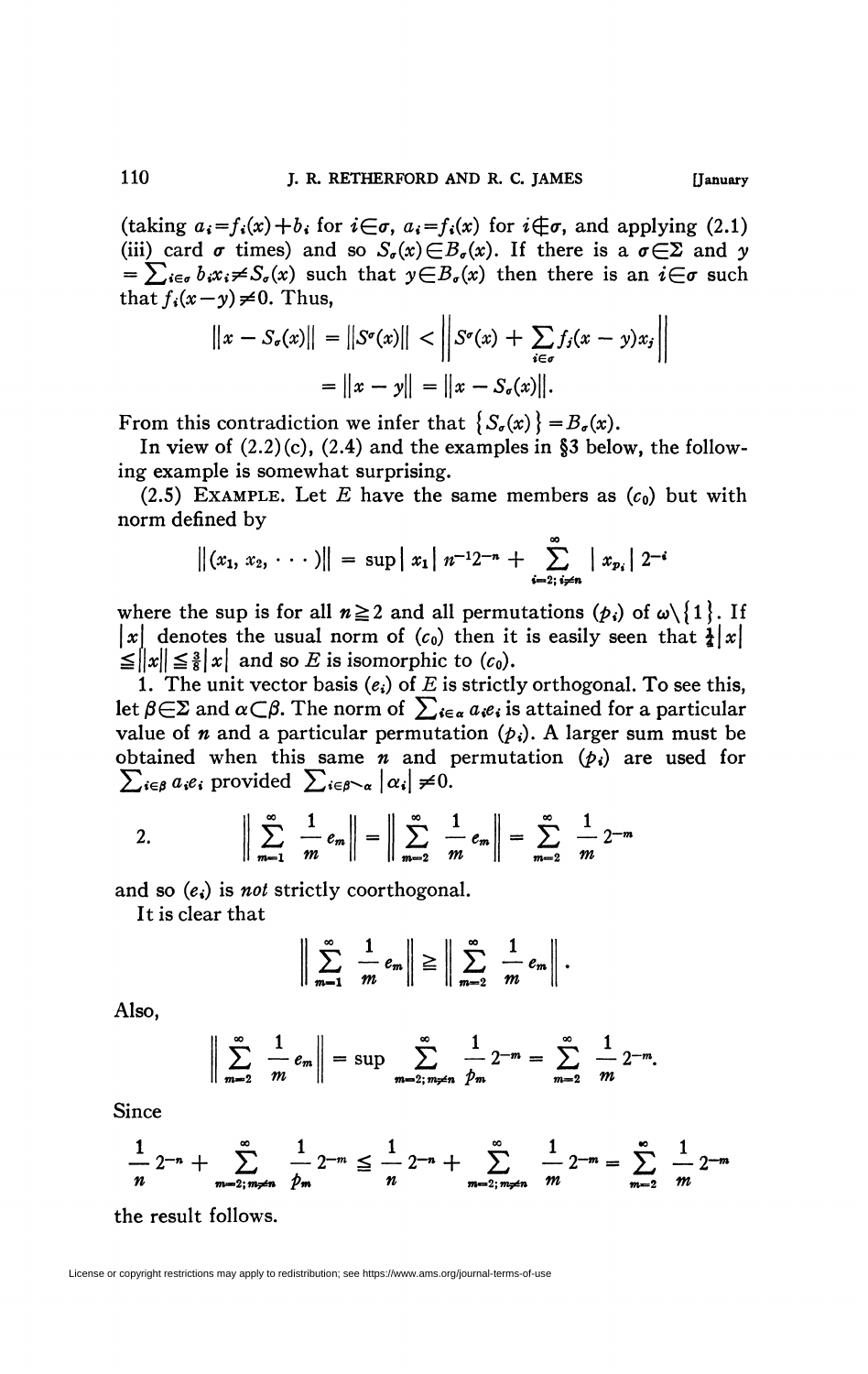The meaning of this example in terms of  $(2.2)(c)$  and  $(2.4)$  is immediate.

Since best approximation to finite dimensional subspaces is unique in strictly convex spaces, it follows that in such spaces (2.4) (b) and (d) are equivalent. In particular, for *E* Hubert space we easily obtain the results of [7].

It is interesting that any Banach space *E* with an unconditional basis  $(x_n, f_n)$  can always be given a strictly convex norm satisfying  $(2.4)(b)$  and  $(d)$ . Indeed, let

$$
|x|
$$
 = sup  $\left\{ \sum_{i=1}^{\infty} |f(x_i)f_i(x)| : ||f|| \leq 1 \right\} + \sum_{i=1}^{\infty} |f_i(x)| 2^{-i}$ 

be the norm of  $\begin{bmatrix} 4 \end{bmatrix}$  satisfying (2.4)(b) and (d). Let  $||x|||$  be the strictly convex norm of Day  $[1]$  given by

$$
|||x||| = \left[ |x|^2 + \sum_{i=1}^{\infty} |f_i(x)|^{2} 2^{-2i} \right]^{1/2}.
$$

**htl**<br> **c** 2 **2** also satisfies (2 **4**)(b) and It is easy to check that  $\left| \cdot \right|$   $\left| \cdot \right|$  and satisfies  $\left\langle \cdot \right|$ ,  $\left\langle \cdot \right|$  and  $\left\langle \cdot \right|$ ,

**3.** *K-and* **T-norms.** Of course, the properties studied in §2 are properties of both the norm and the given sequence. Singer [ó], [7], motivated by the earlier work of Nikol'skiï [2], [3], has called a norm with the property that  $\{S^{\sigma}(x)\} = B^{\sigma}(x)$ , for all  $x \in E$  and  $\sigma \in \Sigma$ , an *NK*-norm (with respect to  $(x_n)$ ) and a norm with the property that  ${S<sub>a</sub>(x)} = B<sub>a</sub>(x)$  for all  $x \in E$  and  $\sigma \in \Sigma$ , an NT-norm. (This notation perhaps needs explaining: the *N* is for the Roumanian word for unconditional; the *K* is for the Russian word for canonical; and the *T*  is for Cebysev!) In this language the results of the preceding section show that an  $NT$ -norm is always an  $NK$ -norm and Example  $(2.5)$ shows that there exist NK-norms which are not NT.

If one no longer considers unconditional bases and considers only the sets  $\sigma_n = \{1, 2, \dots, n\}$  then there are four properties: (strictly) monotone and (strictly) comonotone analogous to those of (2.1). A theorem analogous to (2.4) is then valid for arbitrary bases. More precisely, a basis  $(x_n)$  is strictly monotone if and only if  $\{S^{\sigma n}(x)\}$  $B^{\sigma}(x)$  and  $(x_n)$  is strictly comonotone if and only if  $\{S_{\sigma}(x)\}=B_{\sigma}(x)$ for all  $x \in E$  and for all n. A norm making the former (latter) true has been called by Nikol'skiï a  $K$ -norm (T-norm).

In this general case the concepts are completely different.

 $(3.1)$  EXAMPLE. A  $K$ -norm which is non-T.

Let  $E = \{(x_i) \in (c_0): \sum_{i=1}^{\infty} |x_i - x_{i+1}| < +\infty \}$  with  $\|(x_i)\|$  given by